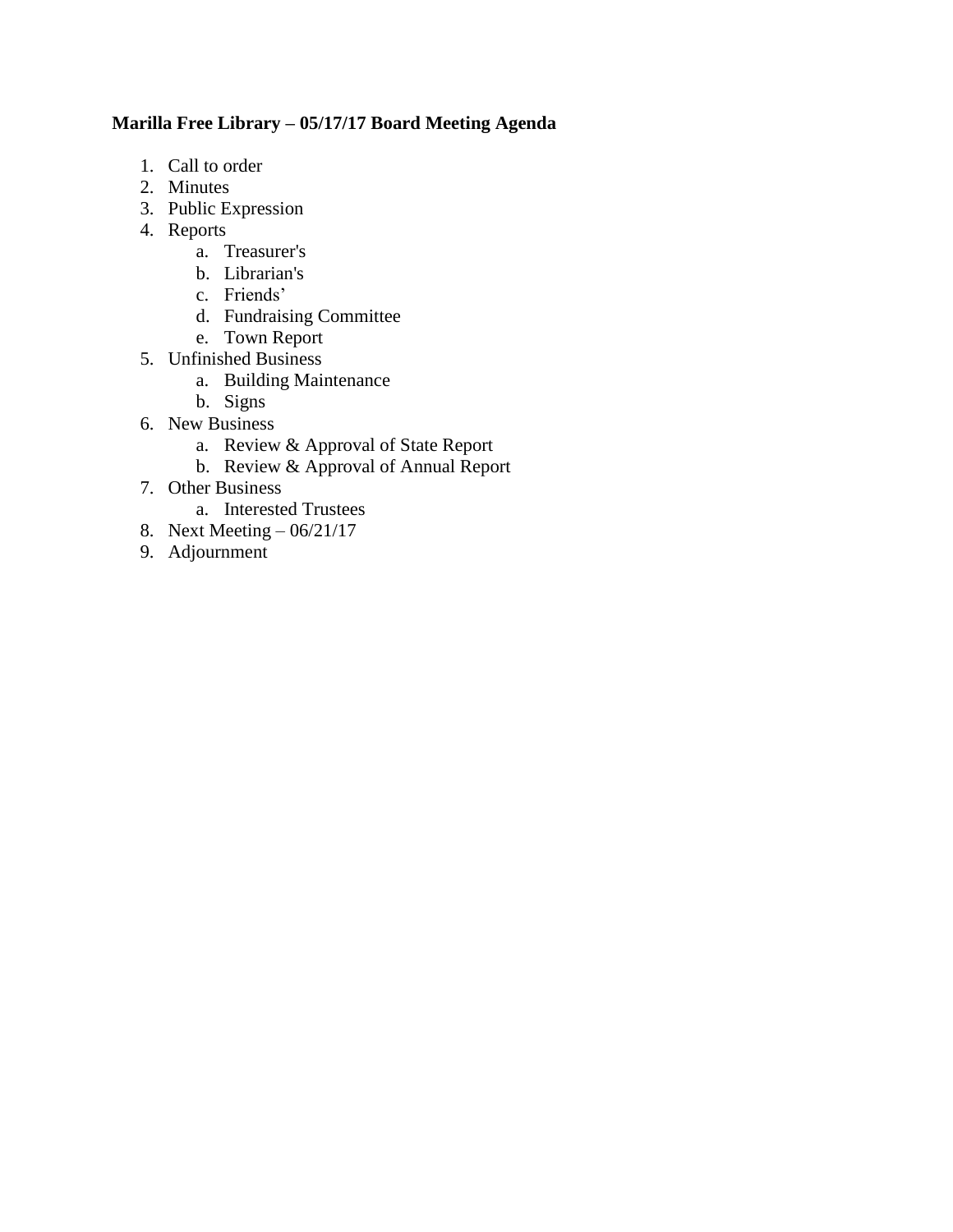# **Marilla Free Library – 05/17/17 Board Meeting Minutes**

- 1. **Call to order –** 6:31pm. *In attendance*: Shannon Thompson, Kristen Matthews, Jay Walkowiak, Joanne Goellner, Marsha Wingate, Martha Mummery, Nellie Niespodzinski. *Absent*: James Tait*,* Lorraine Martzolf. *Also present*: Julie Lathrop (town liaison).
- 2. **Minutes** Previous meeting minutes approved as written. 1<sup>st</sup> motion Jay Walkowiak, 2<sup>nd</sup> by Marty Mummery: all in favor with none opposed.
- 3. **Public Expression –** no public expression
- 4. **Reports**
	- **a. Treasurer's –** *(for full account details including balances, see the Treasurer's Report on file at the library)* There was activity in the Memorial Checking account including income from the Amazon Smile program and an expense for end of summer program prizes. There was also a transfer from the Memorial Savings account to cover the cost of items pertaining to summer programming. Besides the transfer, the only other activity in the Savings account was .42 earned in interest. The Fundraising account had no activity while the Town Account gained .52 in interest and the deposit of the check from the town as reported during last month's meeting. A check was written to R. Burger Electric from the Operating Account which also received a deposit for March Fine Revenue. The library received a letter that the CD is up for renewal. The Board plans to move the funds into a bank account. Once again there was an issue with the bank charging a fee but it has been resolved.
	- **b. Librarian's –** *(see attached Librarian Report for complete details)* Everything (wireless use, laptop use, circulation, etc) was down for the month however patron count is still up for the year. Many libraries across the system are having the same issue. One factor to consider is the Bullis Road Bridge being under construction. With having to find another route, many patrons have said that their library visits have become a special trip and less frequent. Seasonal sports have also started which impacts many families within the library community.

### The **NYS Minimum Standards for Public Libraries** was submitted as was the **Ready to Read** report.

The Girl Scouts visited the Library to earn a badge. They got a tour, heard about programming and services, brought books to donate and went home with a packet about the Library.

The Library discard sale has begun and Community Day (when the Primary school students come and visit) will be on Friday May 26<sup>th</sup>.

**c. Friends'** – The Friends group had enough members present at their last meeting and voted in favor of moving forward in being compliant with a 501c3. They met with lawyer Sharon Kelly and with their new chairman, will take care of filling out all forms and paperwork including their 990N.

They voted and agreed to pay for Lego sets to sponsor the Marilla Free Library Lego Club.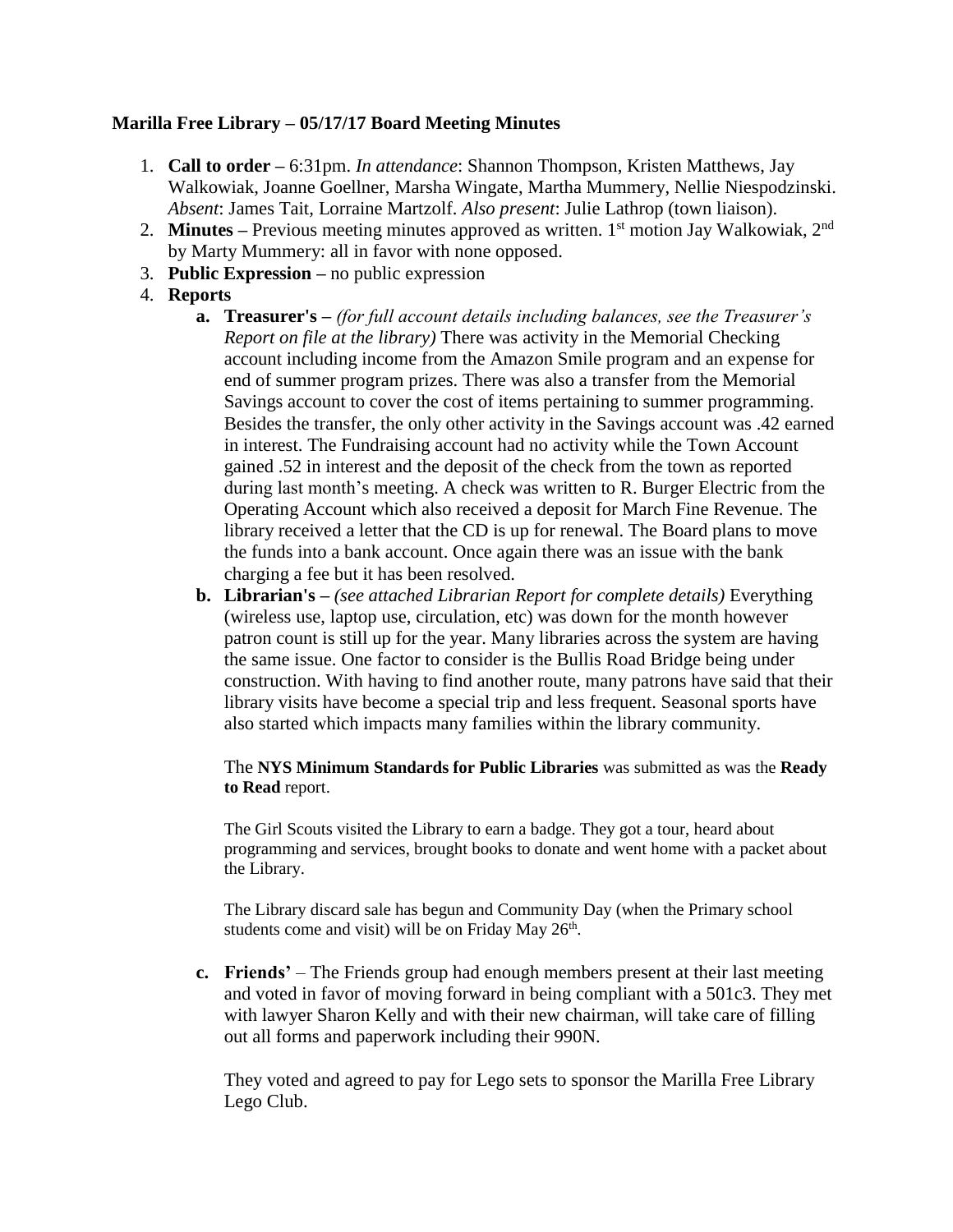The Friends plan on updating their by-laws and the new secretary Sandy L. did turn over minutes to update their binder on file at the Library. Their treasurer Donna also submitted a Treasurer's Report.

**d. Fundraising Committee** – So far the committee has received donations from Adventure Landing, Explore and More and Dairy Queen for the Funfest on July 8<sup>th</sup>. The Buffalo Sabres will also donate a signed hockey stick.

Coasters are on sale at the Library for \$20 for a set of 4.

Kristen reported that there is still money in the Pegula Trust that organizations can apply for. She felt the Library should hire a grant writer to assist in the process while there are still monies available. Shannon said she had a list of names given to her from Central (Ken Stone) however did not have any information on what they charge for services.

**e. Town Report** – Julie (on behalf of the town) had nothing new to report however inquired about the Library advertising on the town LED sign and if we had received approval. (*we have*) She also asked for verification of dates and times to share at the next Town meeting as well as if the library would prefer donations of cash or Legos for the new Lego Club. (*either would be appreciated*) She also took a flier for the coaster sale and Funfest to share.

# 5. **Unfinished Business**

**a. Building Maintenance** – Carol let Shannon know that the library would be responsible for the full cost regarding possible new security measures mentioned in previous minutes.

On May 6<sup>th</sup>, water was discovered in the Library basement. A plumber came out right away and found that a drain pipe was plugged. The lines were cleaned, 12 gallons of water removed by Shop Vac and fans put in place to dry the carpet. This is the  $3<sup>rd</sup>$  time the Library has experienced flooding in 9 years. The Library thinks it would be beneficial to move the lines during the expansion project.

Jay presented the Board with materials he thinks would be suitable to replace parts of the Library's outdoor benches which are not weathering well. He had samples of Ipe Iron Woods decking material. When replaced with the Ipe, the benches can be left to weather naturally to silver grey and requires only occasional cleaning or the Library can oil the benches once a year to maintain the wood's brown color. The cost to the library would be \$160.72 per bench (*library has two*). Joanne made the first motion in favor of replacing the bench's wood with the Ipe. Marty seconded. All in favor; none opposed.

**b. Signs** – Discussion is still underway with Ron Unverdorben regarding the green library and parking signs and Kristen would like to also discuss the new ramp with him. Jay said he would also like to talk to Joe Nuttle regarding the ramp.

## 6. **New Business**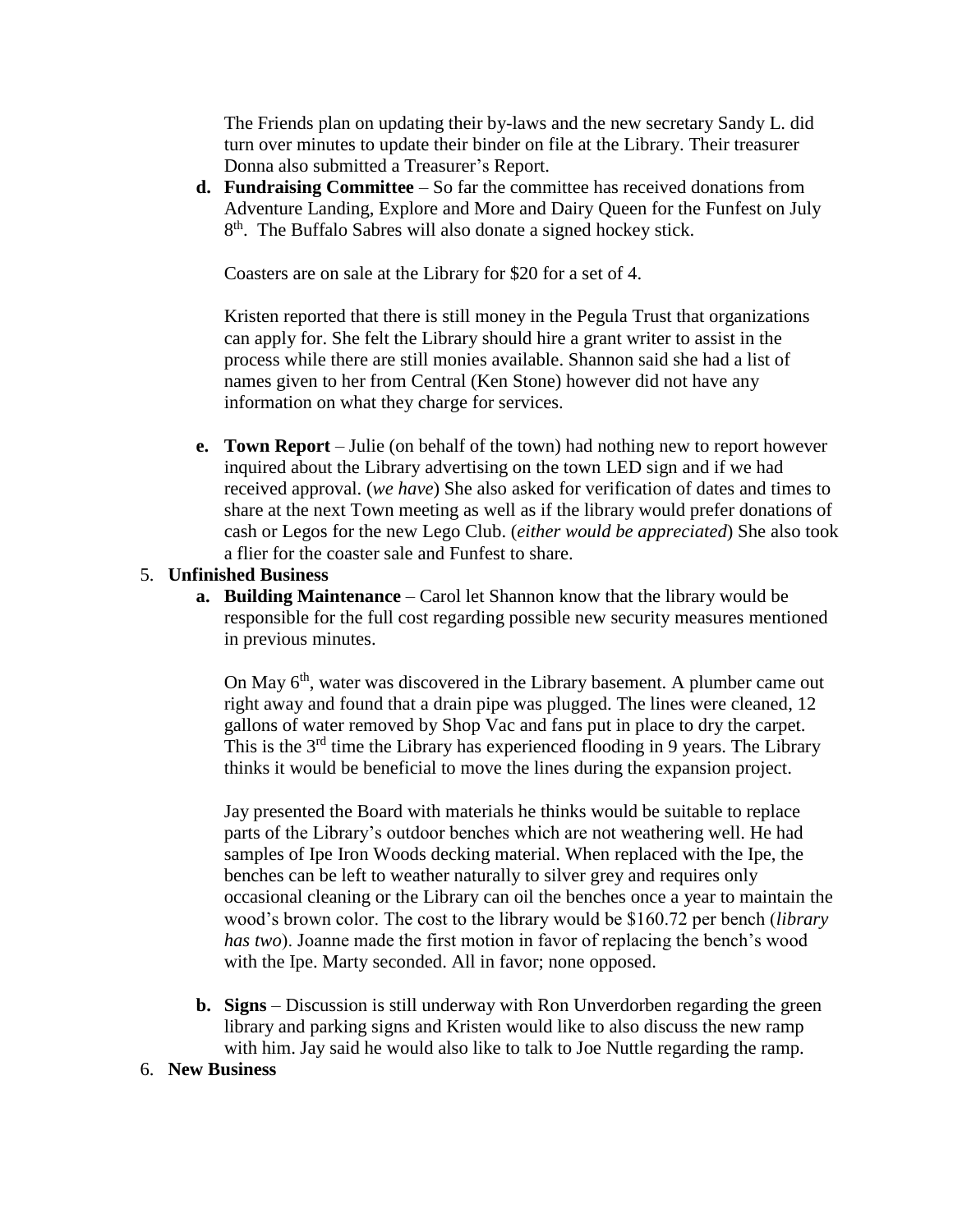- **a. Review & Approval of State Report** Shannon submitted the State report to Central who looked it over and submitted to the State. Items to note: the last audit done by the Marilla Free Library was a self audit in 2012, Shannon corrected officers and terms, and a financial issue regarding money transferred between accounts in 2009/2010 was corrected.
- **b. Review & Approval of Annual Report** Shannon presented the 2016 annual review to the Board for approval. (*see attached Resolution; Report will be available at library*) There were 6 ayes and 0 noes.

## 7. **Other Business**

**a. Interested Trustees** – the two interested parties were unable to make the meeting.

Regarding trustees, the Board received and was read the resignation letter of longtime member James Tait. (*letter on file at library*)

- **b.** Not on the agenda, Shannon reported that she ordered the Makerspace items previously discussed.
- 8. **Next Meeting –** The next meeting will be on June 21st, 2017 at 6:30pm.
- 9. **Adjournment –** The meeting adjourned at 7:30pm. First motion made by Marsha Wingate followed by Jay Walkowiak. All in favor with none opposed.

Meeting minutes respectfully submitted, May 23rd, 2017 by Joanne Goellner, secretary.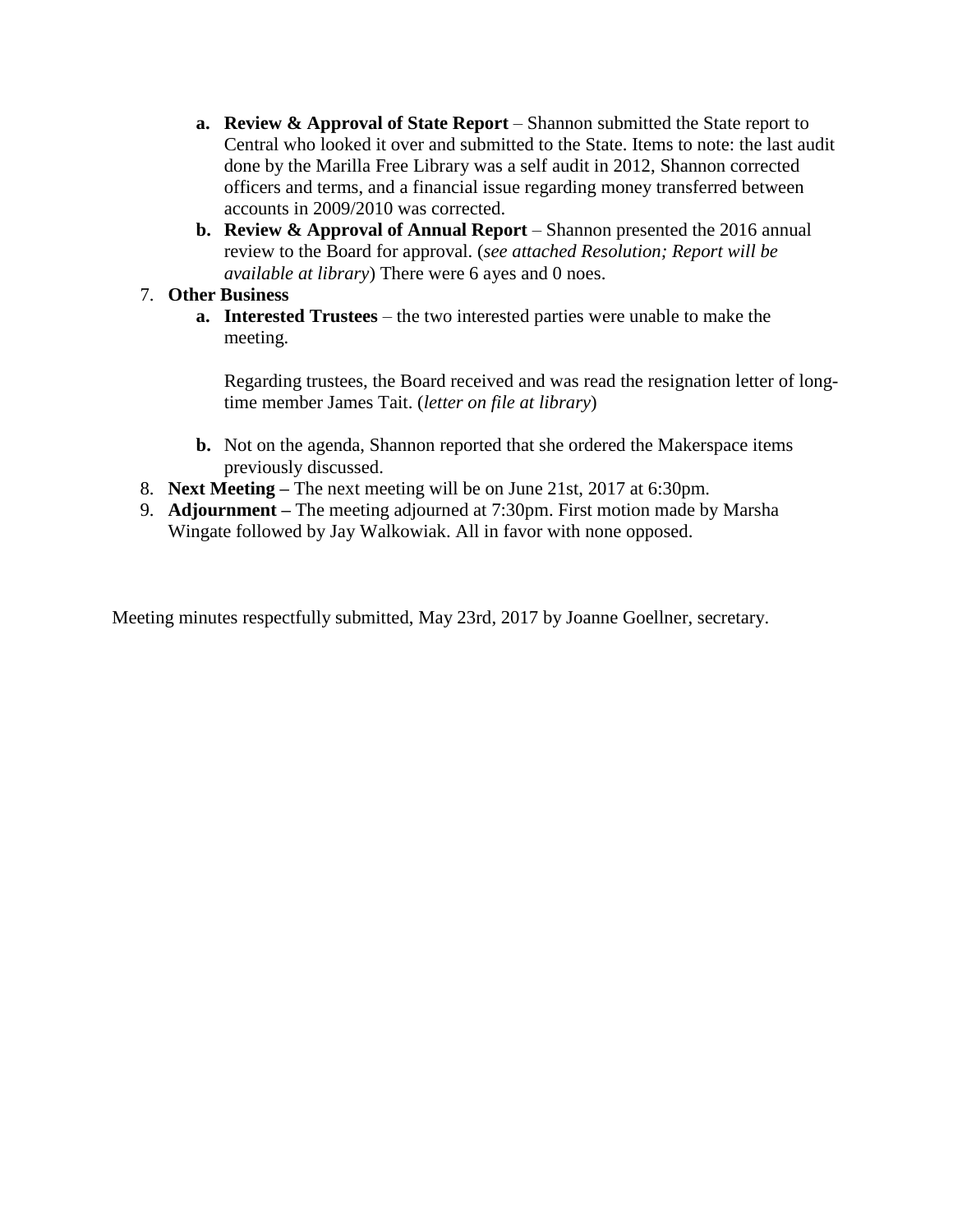### **Librarians Report**

May 17, 2017

### *Operating Budget*

#### *Receipts*

April receipts: \$ 334.54 **Receipts** year to date: \$ 2,019.11 This represents fine/copy/print revenue. This year our revenue commitment is \$4,628.

## *Expenditures*

April: \$ 100.08 **Expenditures** year to date: \$ 2,287.57. This year our expenditure allotment is \$5,069.

## *Circulation*

April was 3,193. This was down by 333. Year to date is 13,133. This was down by 1,843.

### *Computer*

April was 95. This was down by 39 or -29.1% Year to date is 408. This was down by 120 or -22.7%

### *Laptop Use*

April was 2. This was down by 1. Year to date is 9 uses. This was down by 5.

### *Wireless Usage*

April was 127. This was down by 58 or -31.4% Year to date is 482. This was down by 13 or -2.6%

## *Patron Count*

April was 1,371. This was down by 129 or -8.6% Year to date is 5,775. This was up by 14 or 0.2%

Statistical Information comparing the Marilla Free Library to other libraries can be found at [www.buffalolib.org/aboutthelibrary/statistics/index.asp](http://www.buffalolib.org/aboutthelibrary/statistics/index.asp)

#### *Book Club Programs*

- **Book Club Tuesday**
	- o April 25th at 2 pm When Breath Becomes Air by Paul Kalanithi **(5 attended)**
	- $\circ$  May 23<sup>rd</sup> at 2 pm I Still Dream About You by Fannie Flagg

#### *Other*

- **State Report –** Annual Report/Resolution is ready for Board Approval
- **NYS Minimum Standards for Public Libraries** submitted survey
- **Ready to Read**  submitted report / Next Training component will be in the fall (Nov.)
- Library Discard Sale started May 6<sup>th</sup> will run until May 27<sup>th</sup>. Half-Price Sale will be May 22<sup>nd</sup> till 27<sup>th</sup>
- **Girl Scout Troop Visited May 11, 2017**
- **Marilla Primary Community Day – Friday, May 26th**